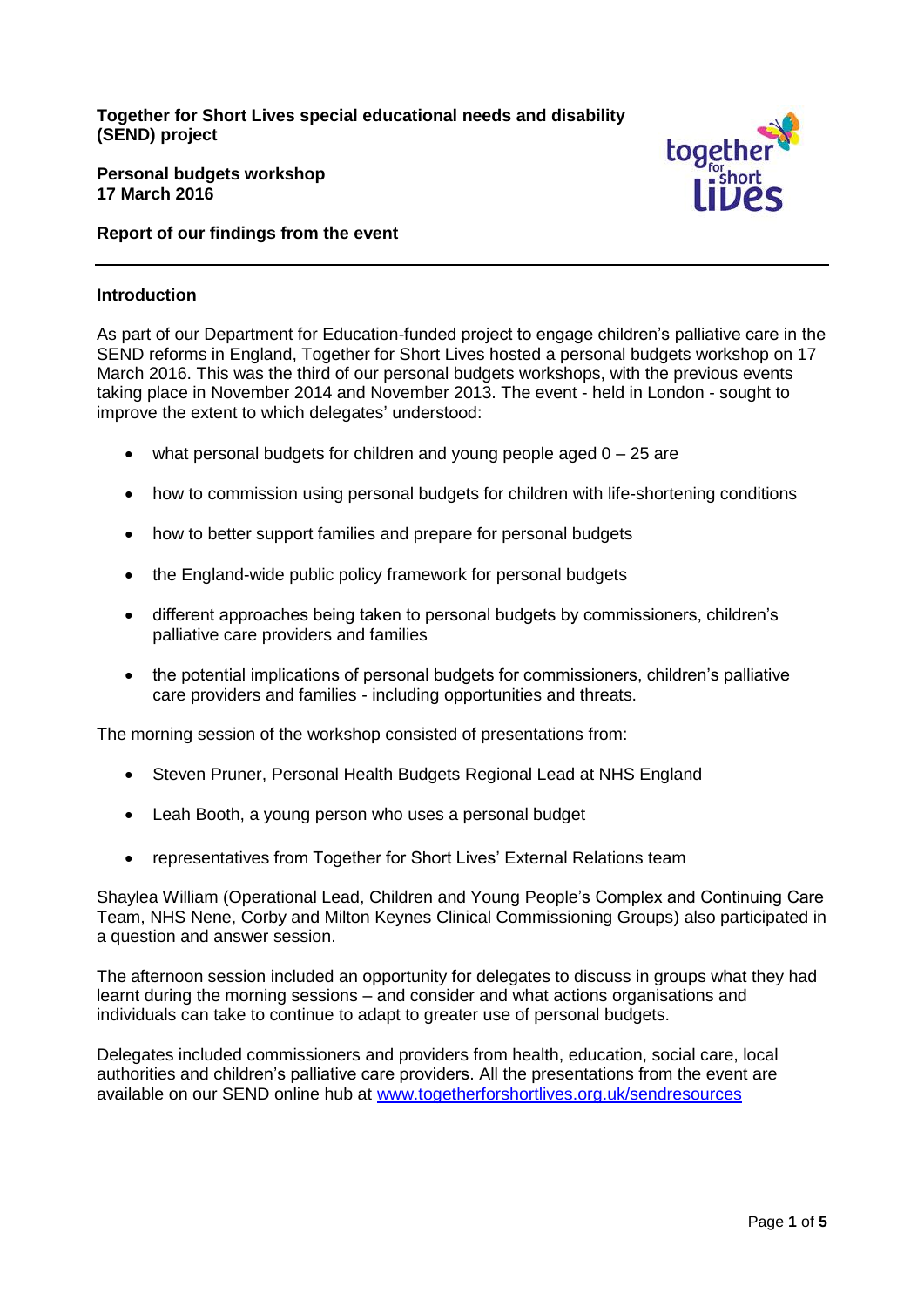# **Executive summary**

- Commissioners and service providers are taking a proactive approach to personal; budgets, attending courses and training sessions to share best practice.
- In some areas, commissioners have robust systems and panels in place to holistically assess the needs of each individual and to conduct financial risk assessments.
- There remain wide regional disparities in the number of personal budgets in place and knowledge of personal budgets among commissioners.
- Engaging with commissioners can be difficult for service providers as their catchment area can include multiple CCGs and local authorities. This problem is compounded by high staff turnover at local authorities, which means that service providers have to regularly liaise with new commissioners.
- Young people and their families need additional help with the administrative burden of managing their own personal budget. This includes areas such as human resources and payroll services.
- Families want more non-clinical assistance in areas such as maintaining their home. They need commissioners to recognise that this type of support enables them to take care of their own children.
- Commissioners, service providers and service users all need better information and support regarding personal budgets. This should set out what each party can and can't do using a personal budget and where they can access additional support or advice.

### **Recommendations**

- 1. The Department for Education should continue to provide workshops and training sessions for professionals and service providers to share best practice and learn from other areas.
- 2. The government should fund a designated website or staffed phone line to enable young people, their families, service providers and commissioners to access up to date and accurate information around personal budgets and to signpost them towards further support if necessary.
- 3. Commissioners should broaden their offer of support to those with a personal budget, using expertise from within local authorities to offer further support in areas such as human resources and payroll.
- 4. Children's palliative care providers should continue to proactively communicate with one another through their existing networks to share best practice when engaging with commissioners and demonstrating their value.
- 5. Together for Short Lives should continue to support children's palliative care providers and commissioners to share best practice – using online networks such as a designated LinkedIn group and their regular newsletters.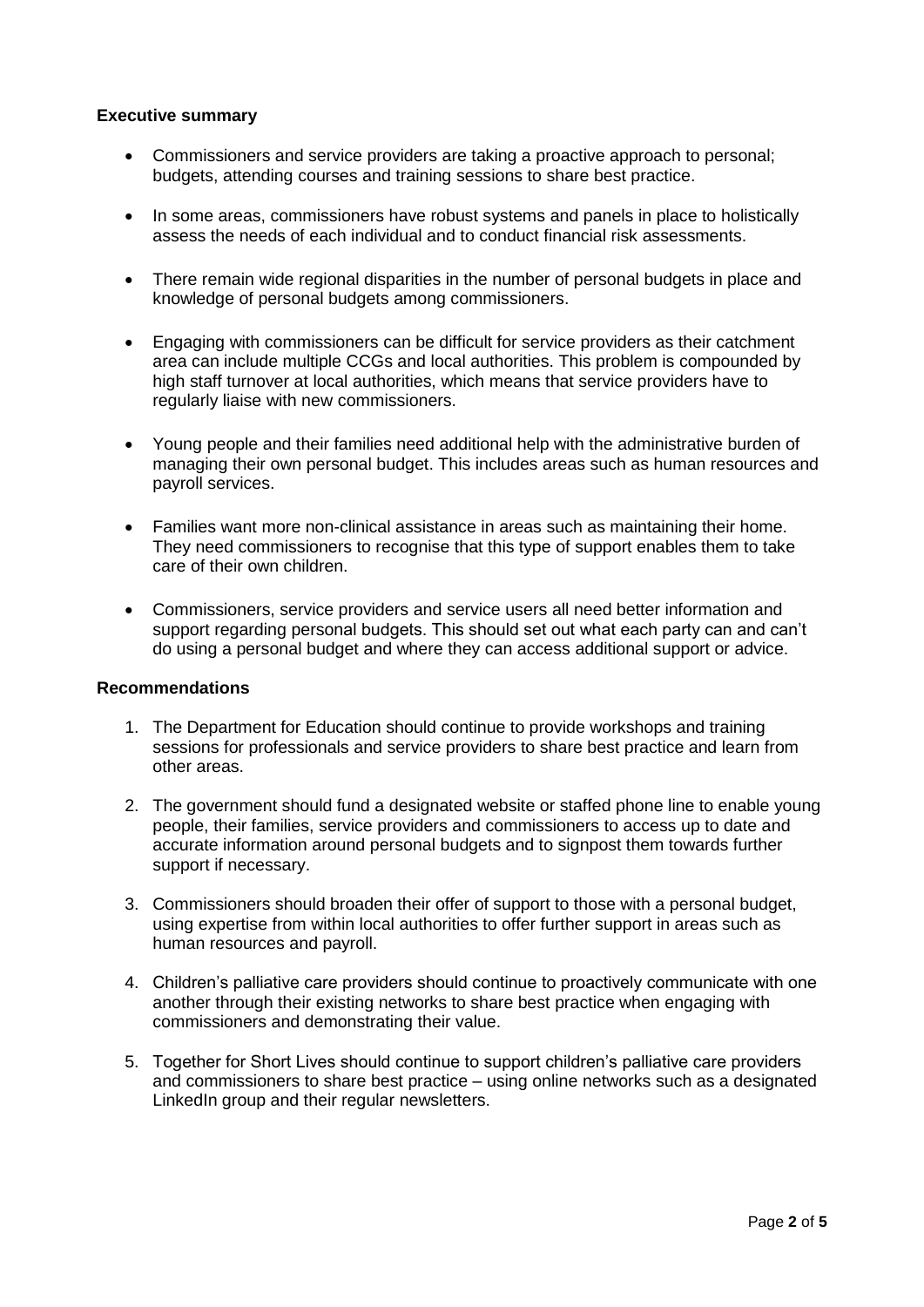# **What our delegates told us**

The afternoon session of the workshops was a discussion session during which we asked delegates to consider four questions about personal budgets in their local area:

- 1. What have you been doing to prepare for personal budgets?
- 2. What is happening in your local area? How are you overcoming challenges?
- 3. What are families and commissioners asking for in your local area? How are you responding?
- 4. What else do you need? From Together for Short Lives, the NHS or local or national government?

A summary of the key themes emerging from their responses is set out below. Please note that this is not an exhaustive list of all the comments made during the events.

### **What have you been doing to prepare for personal budgets?**

- Offering personal health budgets when someone is eligible for continuing care.
- Attending events alongside fellow professionals to find out what approaches are working and how they have overcome challenges in their area.
- Robust support planning. Many delegates spoke of the importance of a full and holistic assessment of needs and desired outcomes at the beginning of the personal budget process so that they can be tailored to meet the outcomes that the user wants. This includes establishing clear desired health outcomes from the offset.
- Robust risk assessments that address how well the family will be able to manage their spending over the allotted period and how commissioners will make sure the child is safe if this money is misspent or spent too quickly. Some areas reported having panels that assess how money is spent and look at the risks involved in agreeing their personal budget.
- Children's palliative care providers reported engaging with local commissioners from the outset of personal budgets, while commissioners reported similar conversations with both families and providers.
- Supporting children and their parents to have greater choice over their care by preparing and then using an Any Qualified Provider list.

#### **What is happening in your local area? How are you overcoming challenges?**

- Regional disparities: in some areas, commissioners had received lots of enquiries regarding personal budgets and had many of these in place. In other areas, however, there had been very little take-up at all.
- Challenge in making sure that all personal assistants have baseline care training and certificates. A commissioner said they are seeking to overcome this by finding a regional solution.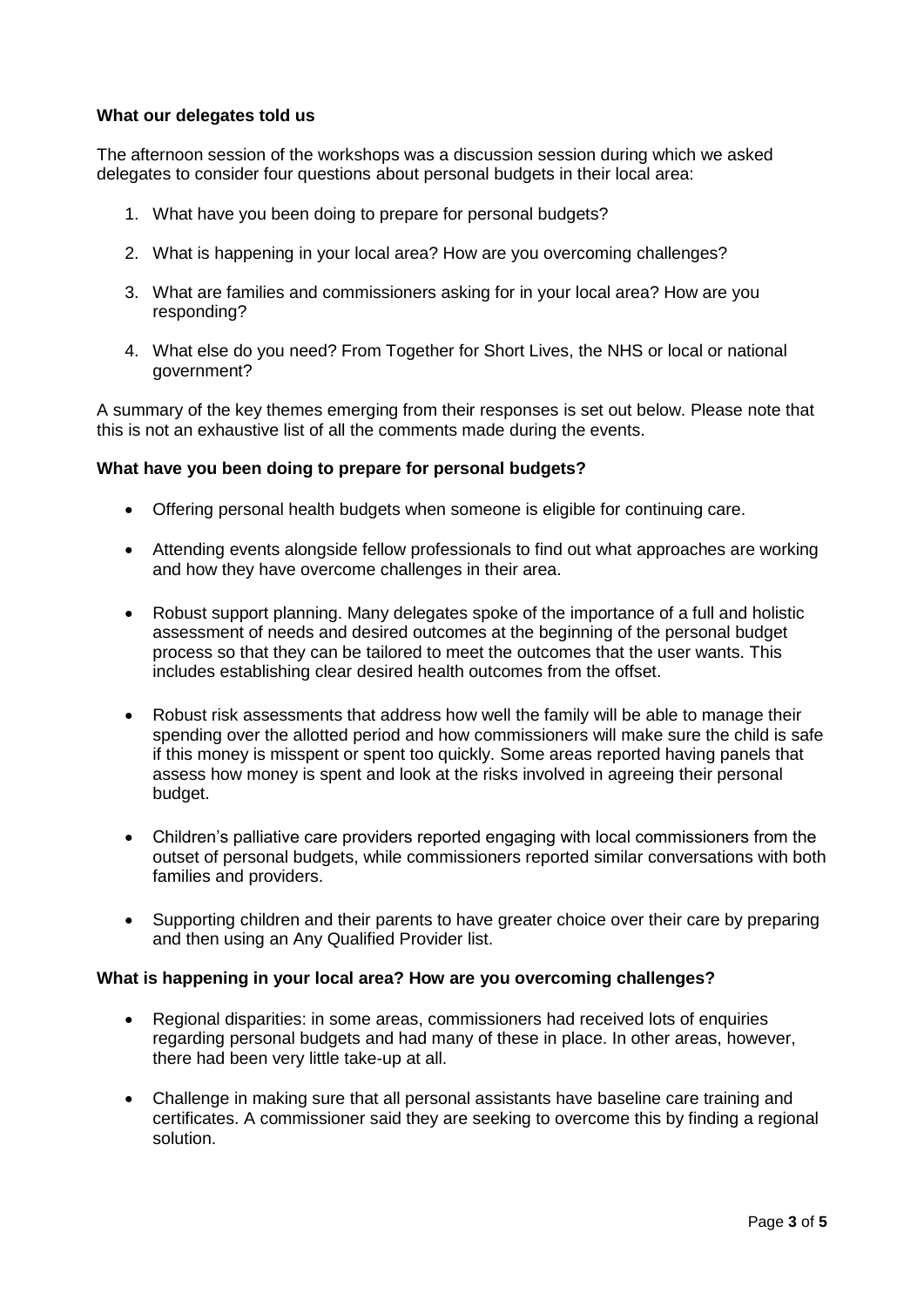- There is a challenge for children's palliative care providers in defining their 'local area'. Many serve a wide geographical area that includes several CCGs and local authorities. This issue is exacerbated in areas with denser populations such as London, where hospices reported working with 'up to 17 CCGs' – each with their own processes.
- Staff retention:
	- o Several delegates said that high staff turnover in social care is resulting in a loss of knowledge and expertise.
	- $\circ$  Restructuring of departments within local authorities has compounded this problem as experienced staff change departments or role and their expertise is lost.

# **What are families and commissioners asking for in your local area? How are you responding?**

- Families are asking for help with the administrative burden of a personal budget. To address this, a CCG reported that they pay for brokerage services to do the administrative work that families are required to do.
- Families are asking for action now as they do not have time to wait their lives are short. Several delegate relayed the frustration that many young people and families feel regarding the length of time it can take to set up a personal budget.
- Families are asking for non-clinical assistance in areas such as cleaning the house, gardening or other simple tasks. It was noted that it can be difficult for commissioners to realise that parents are the best carers for their own children, but only if they themselves receive support.
- Commissioners are seeking value for money through personal budgets.

# **What else do you need? From Together for Short Lives, the NHS or local or national government?**

- Workforce training: commissioners agreed that best practice sharing is currently poor and that there is a highly variable level of understanding of the benefits of personal budgets among commissioners.
- Better data on demographics projections so that local areas can plan further ahead. Delegates highlighted the large number of babies and young children with very complex needs.
- Better information and support in the form of a booklet, website or staffed phone line. This would not just be for users, but for staff, providers, personal assistants. It should set out what you can and can't do with a personal budget and provide information on available support.
- Further training for users and those delivering services. For those with a personal budget, they need support so that they can manage their own care staff. This should include support and training for service users in areas such as:
	- $\circ$  equality and diversity